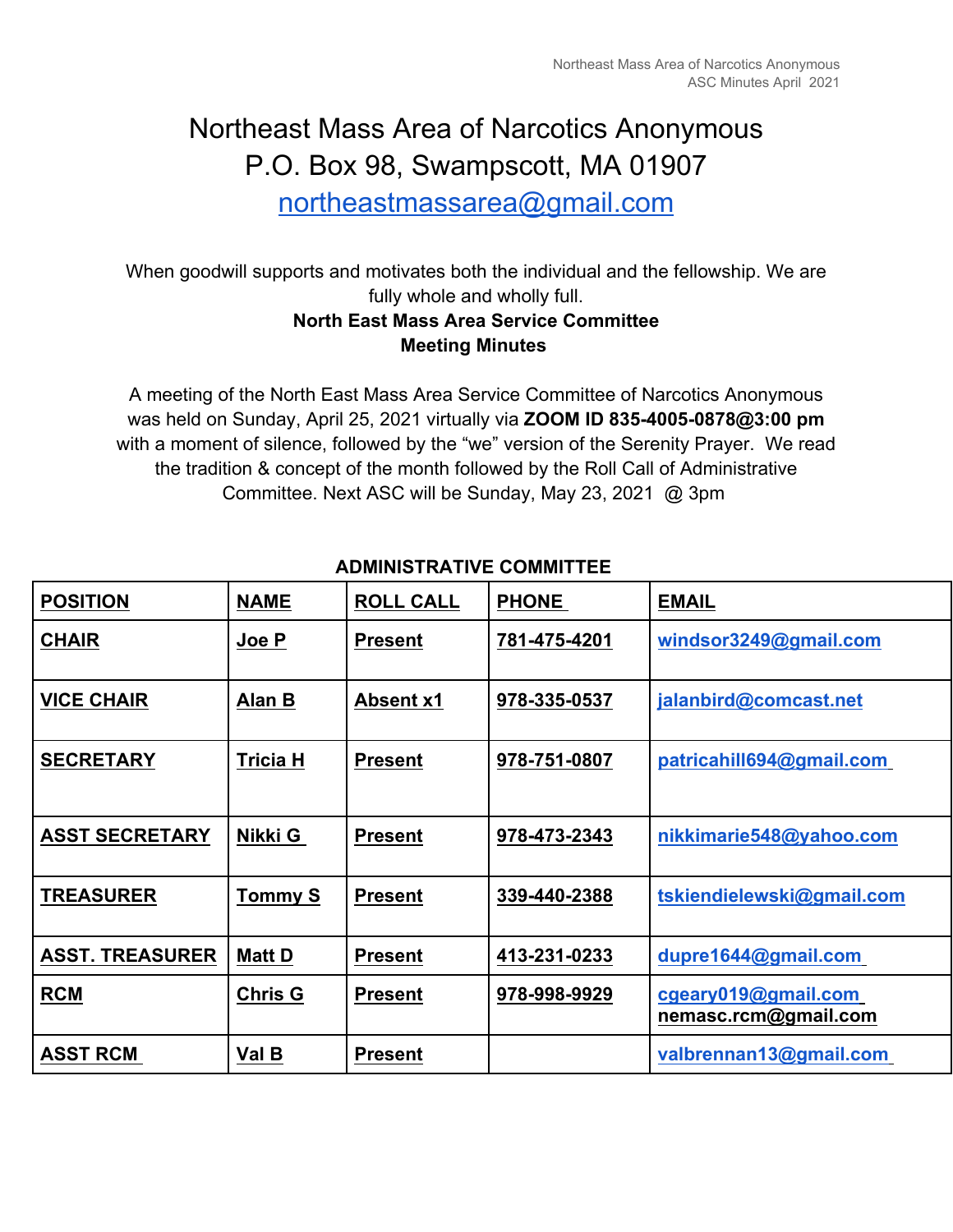#### **SUB COMMITTEES**

| <b>COMMITTEE</b>                      | <b>CHAIR</b>     | <b>ROLL</b><br><b>CALL</b> | <b>PHONE</b> | <b>EMAIL</b>               |
|---------------------------------------|------------------|----------------------------|--------------|----------------------------|
| H & I                                 | <b>Kaitlyn M</b> | <b>Present</b>             | 508-364-6299 | kaitmurphy730@gmail.com    |
| <b>POLICY</b>                         | Alan M           | <b>Present</b>             | 978-360-3973 | alan.marshall2@gmail.com   |
| <b>PUBLIC</b><br><b>RELATIONS</b>     | Mike C           | <b>Present</b>             | 978-578-2375 | mikey1shorts@yahoo.com     |
| <b>ACTIVITIES</b>                     | Mike B           | <b>Present</b>             | 978-809-7430 | michaelbunnell@hotmail.com |
| <b>CONVENTION</b><br><b>COMMITTEE</b> | Pam M.           | <b>Present</b>             |              | pamjmcd@aol.com            |
| <b>LITERATURE</b>                     | <b>Antonio</b>   | <b>Absent x1</b>           | 781-521-7336 | outreachlysoainc@gmail.com |

| <b>FELLOWSHIP</b><br><b>DEVELOPMEN</b><br><b>T AND</b><br><b>WEBSITE</b><br><b>DESIGN</b> | <b>Dennis M</b> | <b>Present</b> | 781-479-9104 S<br>781-228-0370 D | dmills3636@yahoo.com<br>www.nemana.org |  |  |  |
|-------------------------------------------------------------------------------------------|-----------------|----------------|----------------------------------|----------------------------------------|--|--|--|
|-------------------------------------------------------------------------------------------|-----------------|----------------|----------------------------------|----------------------------------------|--|--|--|

#### **AREA ANNOUNCEMENTS**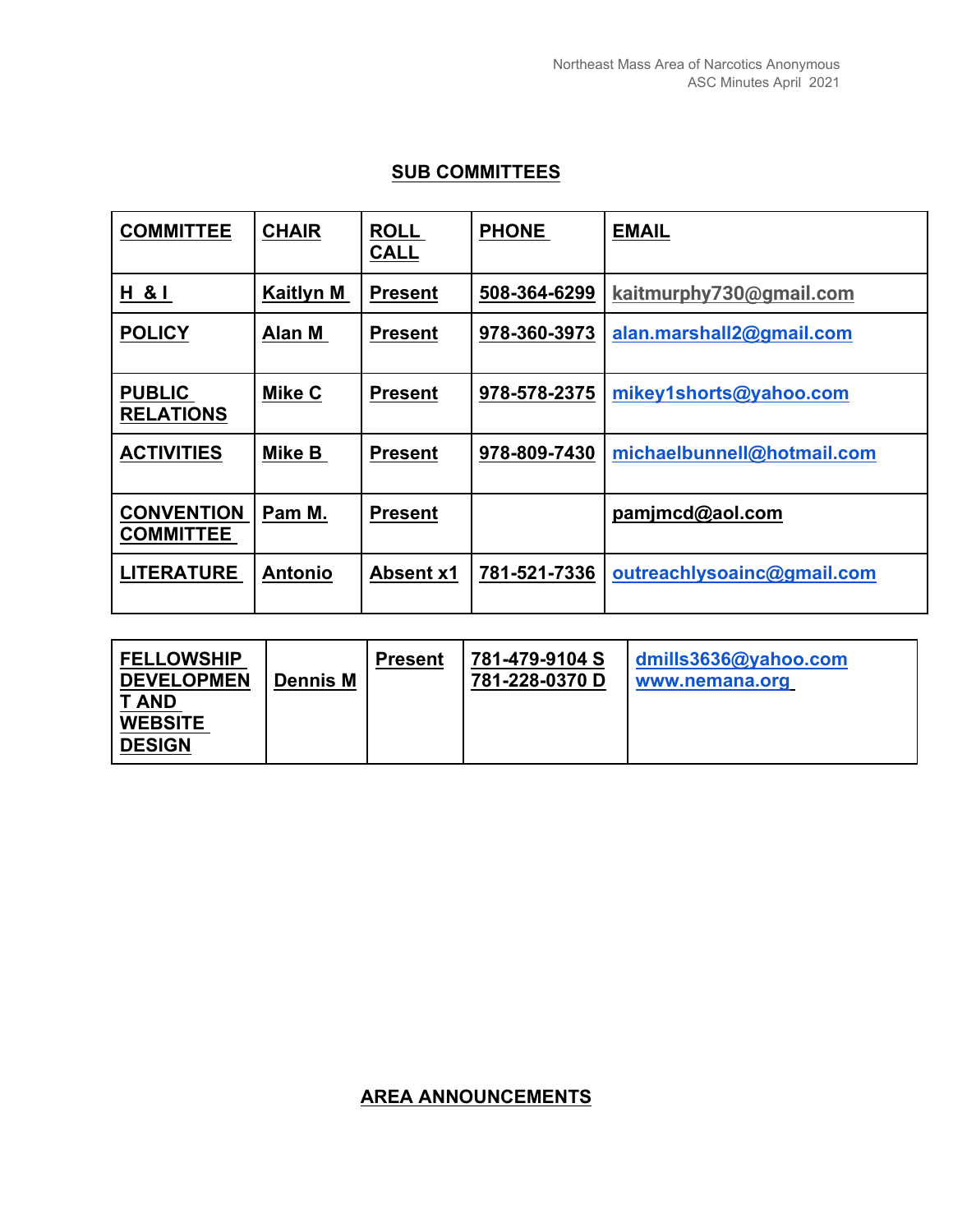- **NEMA DONATIONS= Please use the VENMO application and the link @Treasurer-Randy for any NEMA GROUP DONATIONS \*insert your GROUP NAME & Day/Time so your group gets the proper recognition DO NOT USE NORTHEASTMASSAREA@GMAIL.COM FOR ANY DONATIONS!!**
- ● **Convention Committee will be meeting May 27@6pm Zoom ID 881- 0312-5658**
- **Fellowship Development subcommittee will be meeting on Zoom on Saturday, May 9 @12pm zoom code is 82511138075 password is nemafd.**
- **H & I subcommittee meeting will be held on Sunday May 23, 2021 at 1:30 p.m. Zoom ID: 844 9598 8269 Password: 703768**
- **ACTIVITIES subcommittee meets every other Wednesday at 6pm EST on Zoom. We encourage all addicts regardless of clean time to attend our meeting, participate & join the committee. Zoom ID # 848 5220 5273 (No password) Please contact Mike B, Chair for further information**
- **We are actively seeking facilities that we can host having "In person" ASC meetings, on the last Sunday of the month. This meeting space will be voted on soon. There has been one location suggested, in Wakefield, MA. If you know of a facility that can house our ASC monthly meeting in a hybrid setting, please research rent cost and potential other sub committee usage. And please come to our next ASC on May 23 @3pm. Zoom info listed in the first paragraph of these minutes. See NON MONEY motion below for more details on subcommittees using same space as ASC once a space is found \* see motion 1 below**
- **NEMA ACTIVITIES SUBCOMMITTEE IS PROUD TO ANNOUNCE THEIR NEXT EVENT "FROM THE HOODS TO THE WOODS" -Join us on Sunday, May 16th at 12 pm for a brisk serenity stroll through Pine Banks Park in Malden, Ma followed by a gratitude meeting. Meet up at the B1 Picnic area parking lot. See Mike B or Jess N for more information about this event. \*flyer attached\***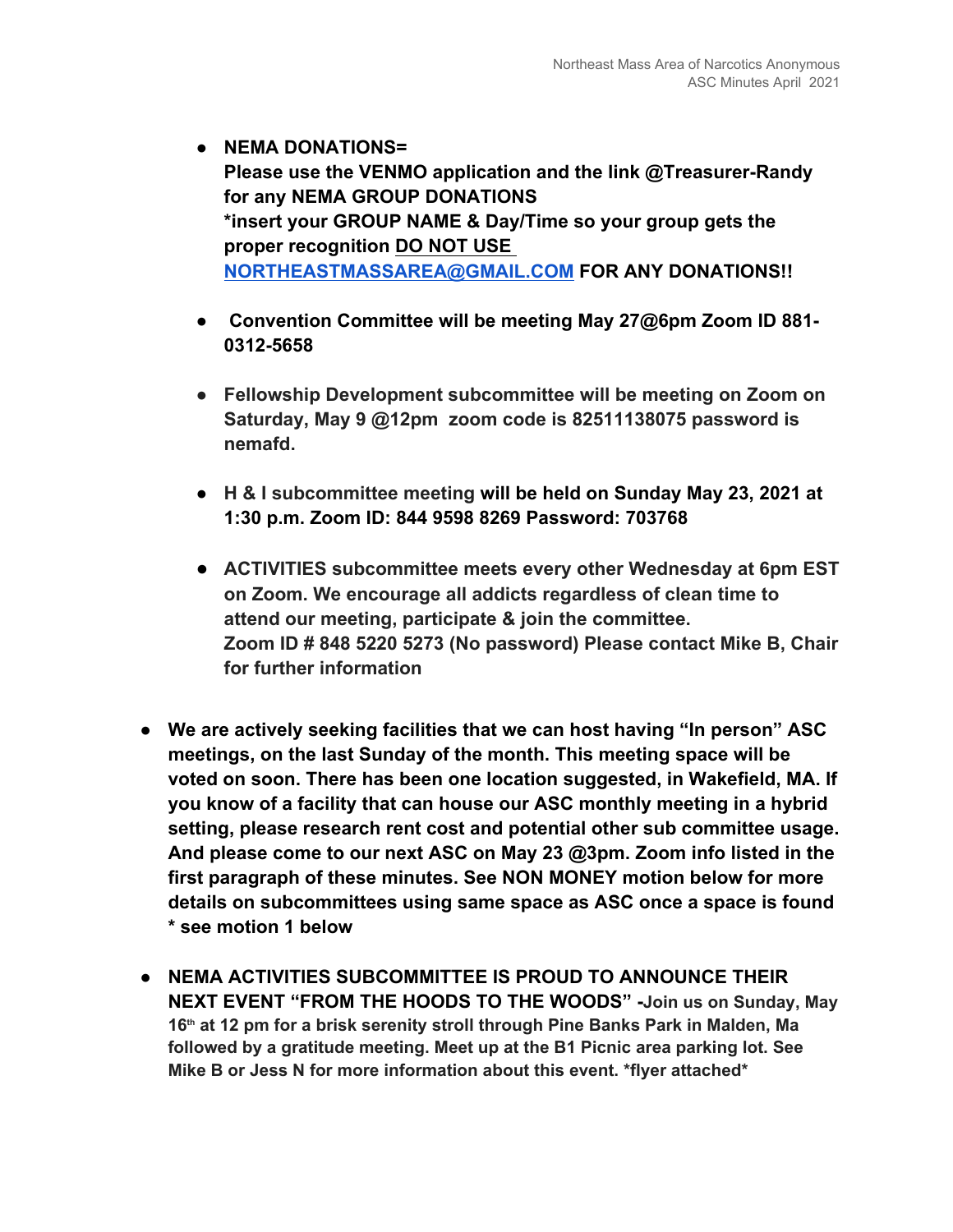**EFFECTIVE IMMEDIATELY** 

● **NEMA LITERATURE will no longer be available for sale. Groups and individuals can order their needs at NAWS website or http://newyorkna.org//. \*see motion 2 below** 

## **ADMINISTRATIVE REPORTS**

**CHAIR NO REPORT** 

**VICE-CHAIR NO REPORT** 

#### **TREASURER**

Below is a summary of the donations and expenses for April 2021:

\$502.00 received in donations

\$75.00 will be paid for the NERSC phone line

\$296.70 literature sold (held based on motion from April 2021 motion)

\$427.00 will be donated to NERSC

Please see attached spreadsheet for the financial breakdown of the April 2021 Treasurer Report.

Any donations to NEMA please use @Treasurer-Randy through VENMO. Please use the MEMO/NOTE section to insert your GROUP NAME, DAY & amp; MEETING TIME

& amp; NEMA DONATION AMMOUNT.

Tom S. (Treasurer) – 339-440-2388

Matt D. (Assistant Treasurer) – 413-231-0233

#### **SECRETARY**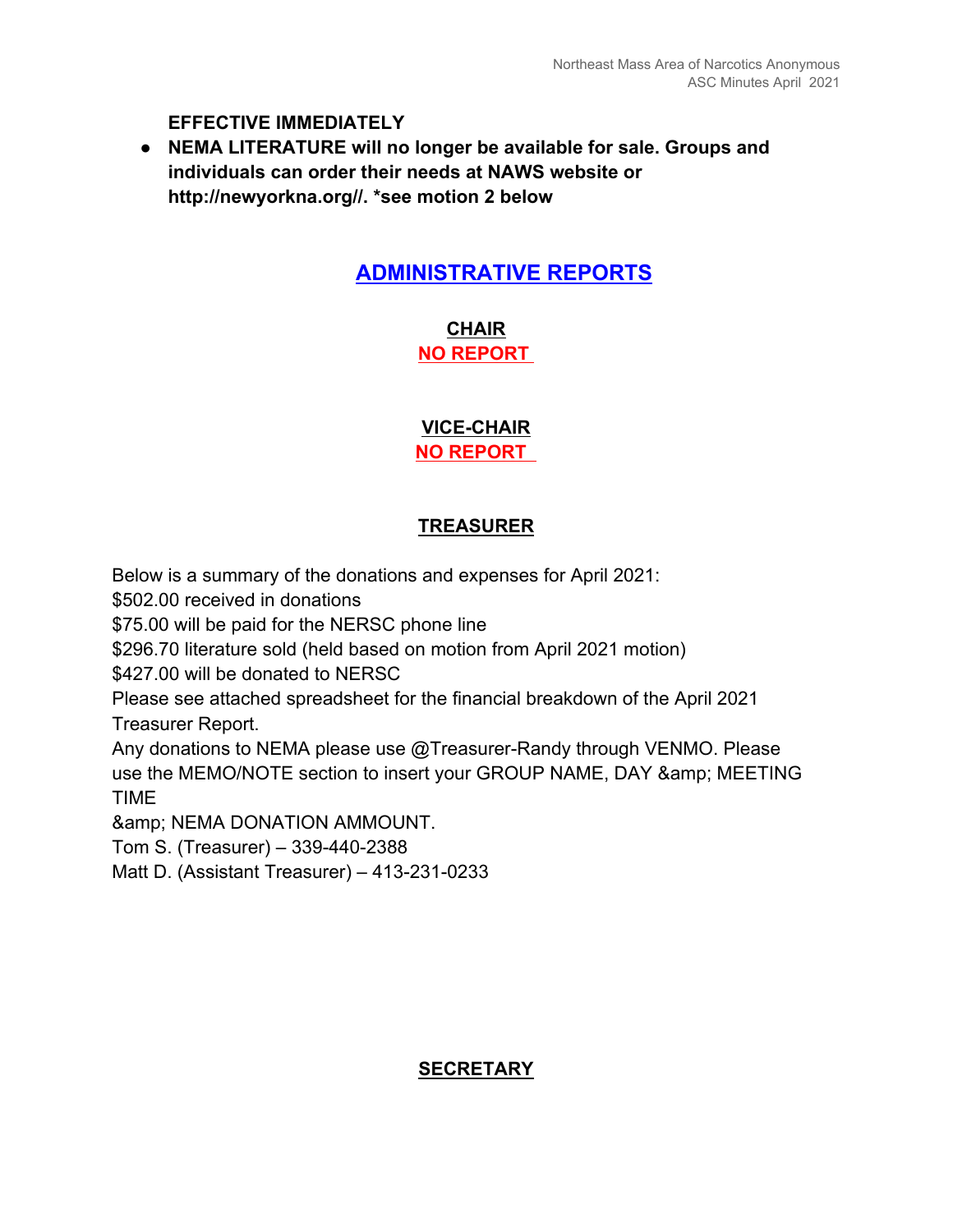Below is a list of which groups were represented at AREA:

#### GSR's in Attendance:

#### **Sunday**-

Dennis- Free to be Me, Lynn ONLINE Christie- Cope without Dope, Lynn ONLINE Johnnie- Serenity by the Sea, Winthrop IN PERSON Pete- Not Alone, Together We Can Salem ONLINE

## **Monday-**

#### **Tuesday-**

Sleepy John- Surrender is the Key, Lynn ONLINE Chris G- Just for Tuesday, Beverly IN PERSON

#### **Wednesday-**

Nikki- Spiritual Foundations, Beverly ONLINE

Al- Caring and Sharing, Lynn ONLINE

#### **Thursday-**

Mike B- I can't, We can, Everett ONLINE

Richie B- Feel the Freedom Lynn ONLINE

#### **Friday-**

Tricia H- Miracles in Medford IN PERSON

#### **Saturday-**

Kris R-Unity over Using, Billerica HYBRID

Erica- 24hr Clean Group, Malden HYBRID

**Quorum for today was: 13 (7 being majority and 9 being 2/3rds)** 

## **HOSPITALS & INSTITUTIONS**

#### 1. Started the meeting in the customary way:

- a. Moment of Silence
- b. Serenity Prayer
- c. 12 Traditions 12 Concepts

#### 2. Continued the meeting in the customary way:

- a. Definition and purpose
- b. Attendance
- i. 8 People in Attendance
- c. Approved Previous Month's Minutes
- 3. Roll call:
	- a. 1 of 4 Facilities had Panel Coordinator reports given
- 4. Voting and Motion Making policy
	- a. Quorum was 7, Majority 4, 2/3 Was 5
	- i. No money motions
- 5. New Business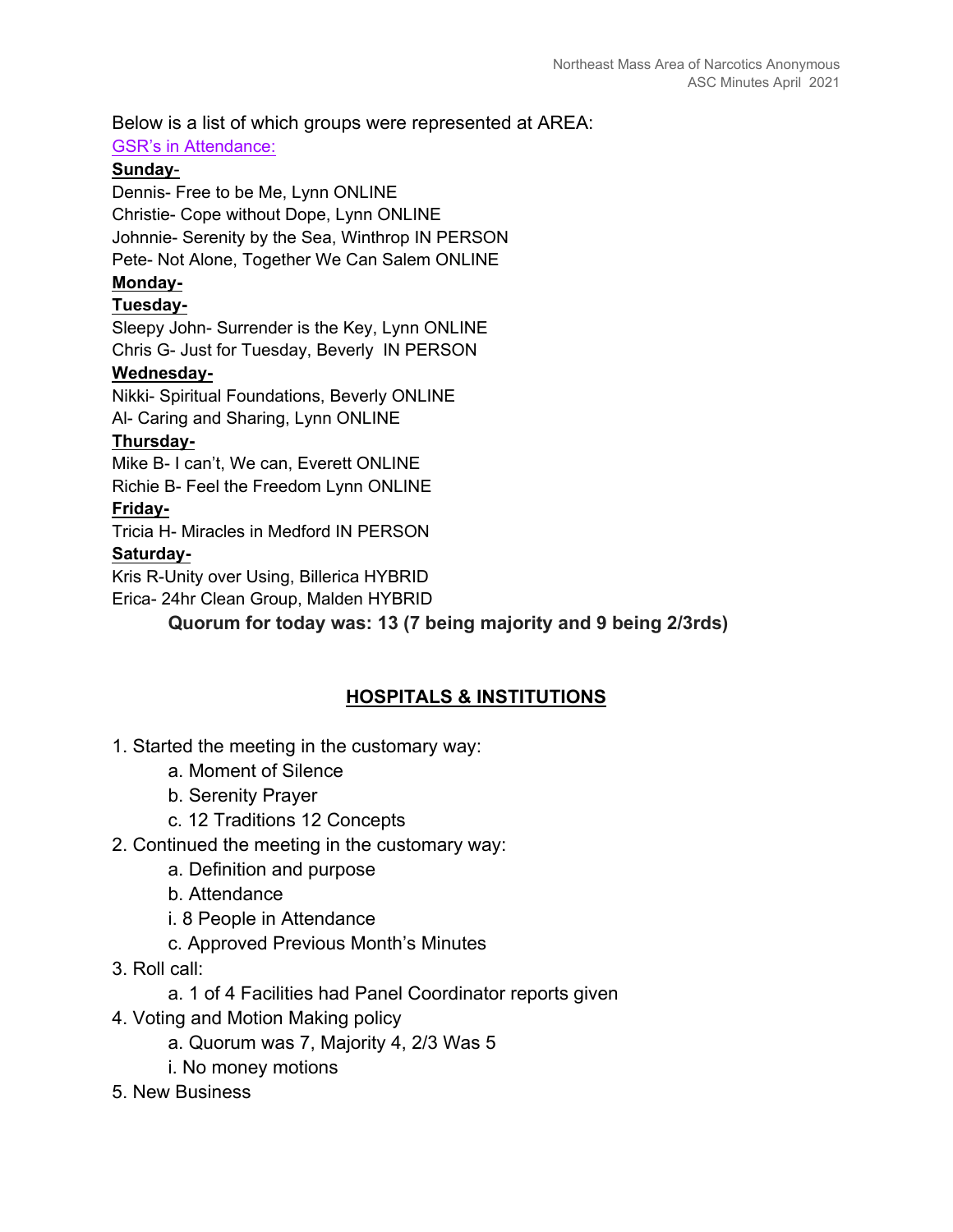a. Kimberly O. joined us as a new Co-Panel leader

b. Lawrence Farm requested commitments. Dennis M. is in communication for requirements and to coordinate resuming.

6. Commitments

a. Commitment Status: STATUS START END OPEN 5 6 OPEN / COVERED 1 1 COVERED 29 28 b. Panel Coordinator Positions OPEN at: none c. Panel Coordinator Positions OPEN / COVERED at: Serenity at Summit 7. Closed the meeting in the customary way.

In Loving Service, Kaitlin M. and Jennifer A.

#### **RCM**

Thank you for allowing me to be of service, addict named Val It was decided to try staggering meetings on Subcommittee Saturdays to allow addicts the opportunity to attend more than one subcommittee meeting.

11-12:30 H& I/Finance/Convention

12:30-2 PR/Insurance/Policy

2-3:30 Website/FD/Literature

3:30-5 Presentation

Money motion #1 put \$6867.63 in a set aside until June RSC for convention all(9) in favor

Non-money motion #1 to add policy that online options remain available for RSC meetings moving forward deferred to Policy Committee

- Non-money motion #2 create an ad hoc for NERNA to host April 22 Month of
	- Caring and Sharing all in favor

John F elected Convention Chair

DLanor elected Chair for C&S ad hoc

No nominations for asst secretary, asst treasurer, Website Chair

#### **Next RSC subcommittees June 12 RSC June 13**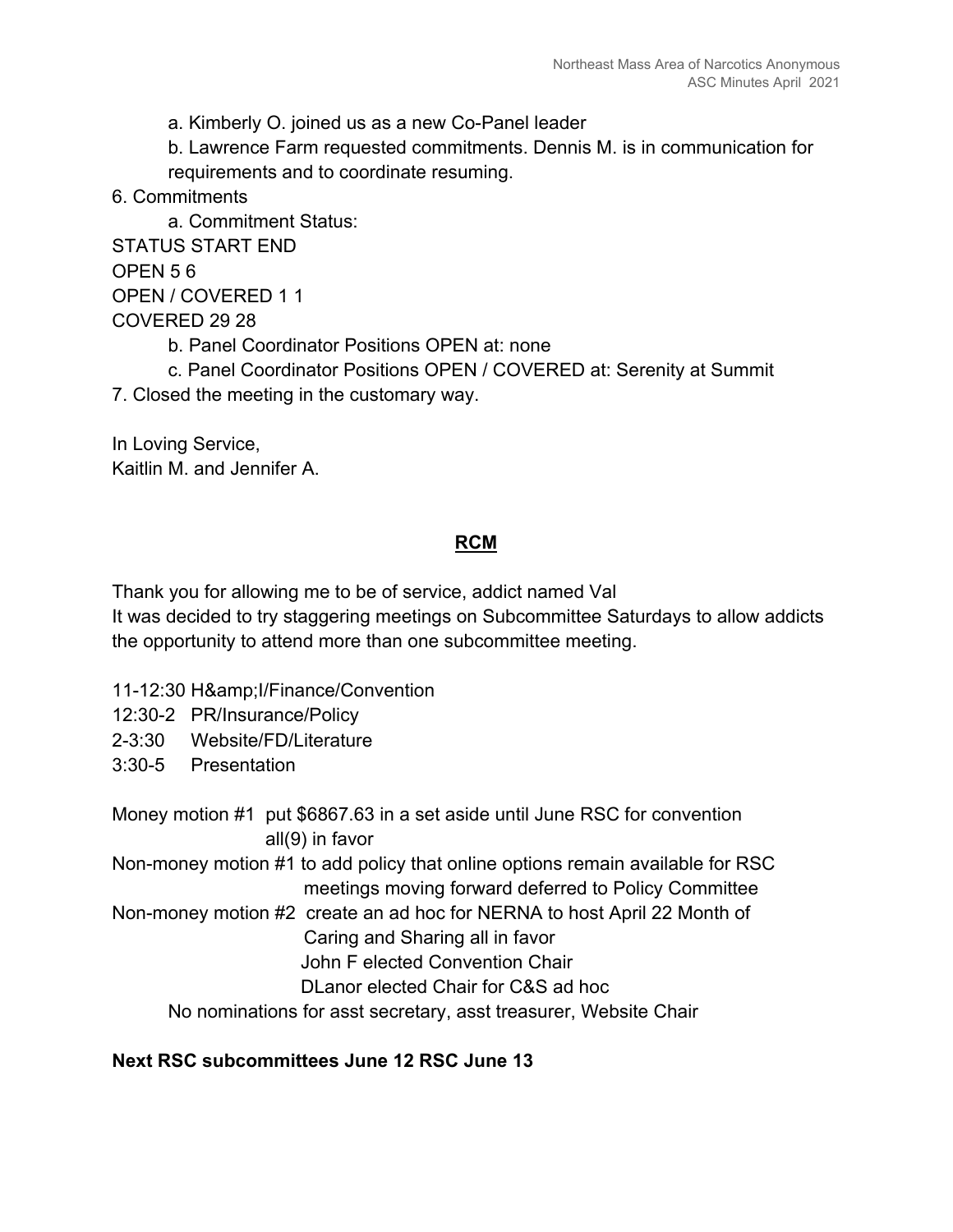In loving service,

Val

#### **CONVENTION COMMITTEE**

The Convention Committee met in April via Zoom format

Open Positions at this time include:

Arts and Graphics Convention Information Hotels and Hospitality Programming Members at large are always welcome. No clean time requirement for members at large

The above positions have a clean time requirement of 3 years

The NEMACNA 7 was postponed one week before the event in 2019. The Convention Committee has decided to keep the same theme as 2019. More will be discussed at our next convention committee meeting on May 27 at 6:30 Zoom # 881-0312-5658 No password needed.

In loving service, Pam M

#### **PUBLIC RELATIONS NO REPORT**

## **POLICY NO REPORT**

#### **LITERATURE**

**NO REPORT**

\*\*\*\*\*\*\*\*\*\*\*\*\*\*\*\*\*\*\*\*\*\*no report was generated, nor is there ever a report given\*\*\*\*\*\*\*\*\*\*\*\*\*\*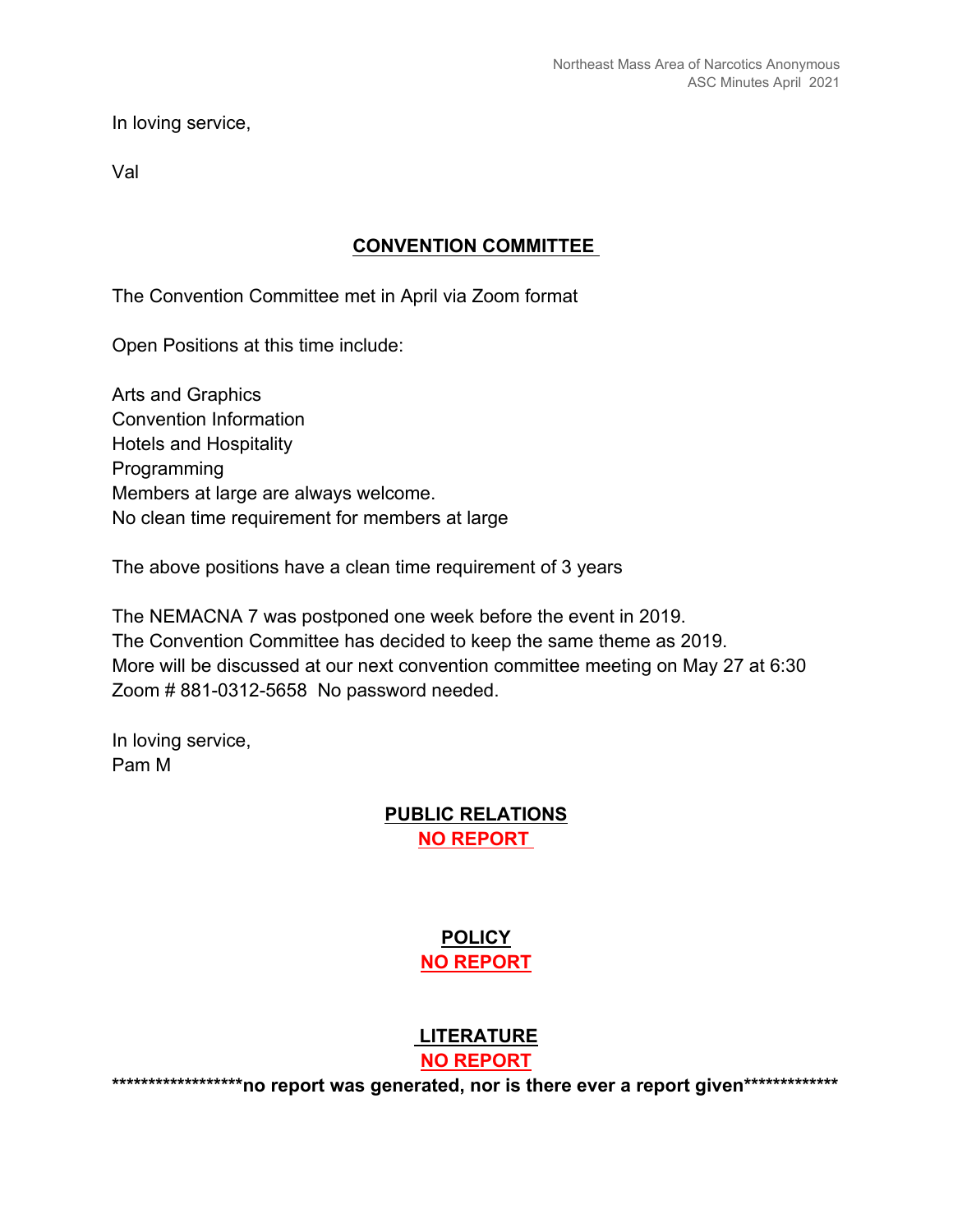#### **ACTIVITIES**

Hello!

My name is Mike and I am an addict. First, I'd like to say that it is an honor and privellage to serve as the chair for the NEMA Activities committee. It has been a very interesting year to say the least. Onward & forward…

The Activities Subcommittee met on first and third Wednesday in April at 6:00 PM on Zoom (Meeting ID 848 5220 5273).

Meeting was opened with a Moment of Silence & the Serenity Prayer.

Tradition & Concept of the month were read

 Our next event is a walk and meeting at Pine Banks in Melrose/Malden, on 5/16/21 at 12:00 PM (rain date 5/23/21).

We are please to announce our next event....

The NEMA Activities Committee presents…

"From the hoods to the Woods"

Join us on Sunday, May 16<sup>th</sup> at 12 pm for a brisk serenity stroll through Pine Banks Park in Malden, Ma followed by a gratitude meeting.

Meet up at the B1 Picnic area parking lot.

Pine Banks Park 1087 Main St. Malden, Ma 02148

For more information… Mike B: 978 809 7430 or Jess N: 617 650 0201 Nemasc.activities@gmail.com

Nemana.org

In loving service, Mike B Chr.

#### **FELLOWSHIP DEVELOPMENT & WEBSITE DESIGN**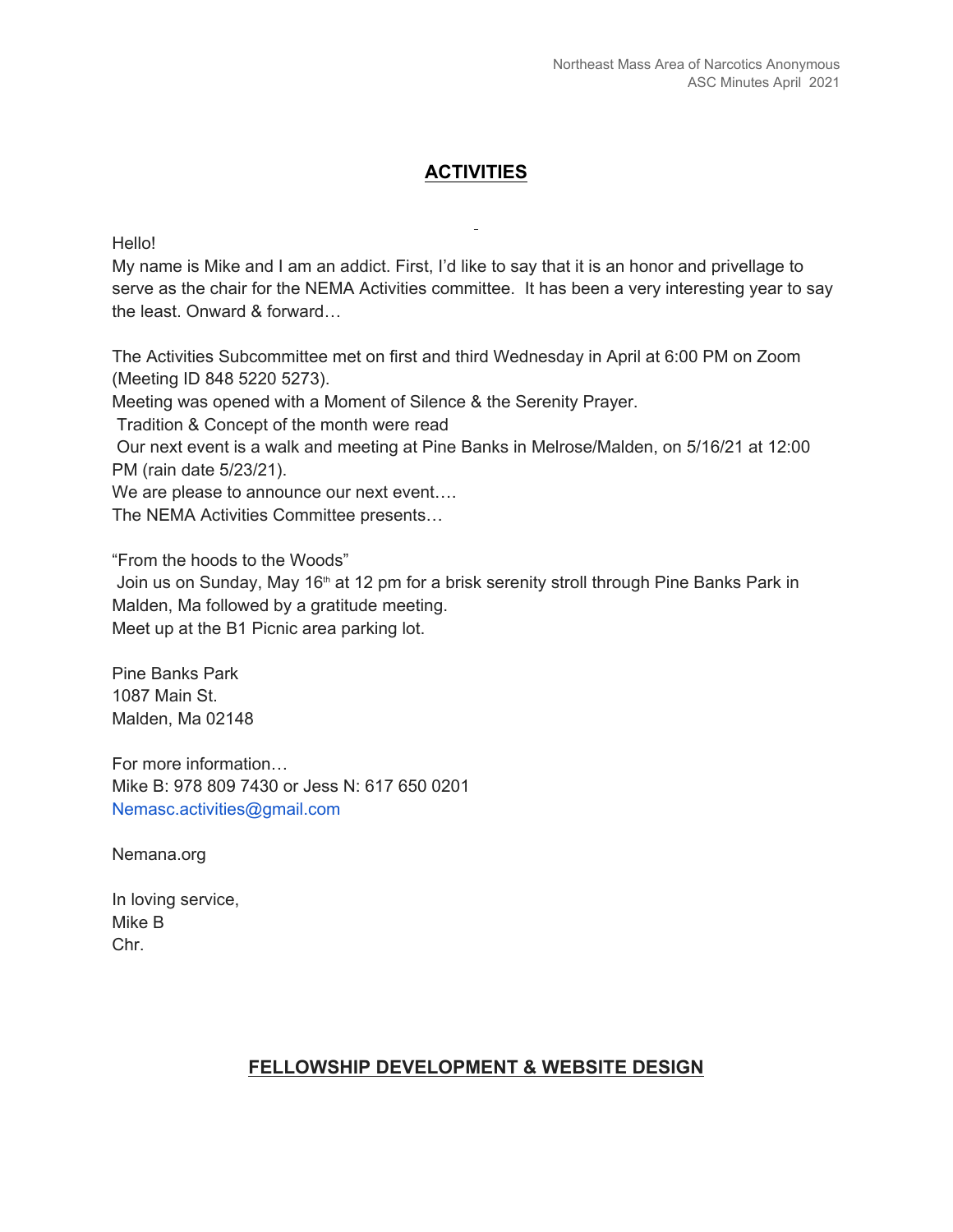Fellowship/ Website Development met twice in the last month.

Once on April 11th and again on April 25th at 12pm.

We have elected to reach out to groups to attempt to increase Area attendance.

Some of the feed back we received is as follows from 20 meetings we attended lately:

- 1.Groups without GSR representation
- 2.Groups looking for 1 member to represent multiple groups
- 3.1 group that does not identify as NEMA
- 4.1 group that does not want to be on the meeting list but does donate to Area.
- 5. 1 group that does not believe Area benefits the Groups.

With this information we addressed the concerns to Area and are looking into the policy based around the concerns in an attempt to make the area more appealing to gain support. We will now follow up with additional groups and have more responses back next month. Our next meeting is on May 9th on zoom at 12pm.

Zoom Code is 825 1113 8075 Password is nemafd.

In Loving Service Dennis M

#### **GROUP CONCERNS/NEW BUSINESS/OPEN FORUM**

Things we discussed throughout this past ASC meeting:

- 1. Activities would like access to their "set aside" funds. The chair is looking for \$100.00 (half for their zoom account & the other half to fund their upcoming **"From the Hood to the Woods" event on 5/16/21**
- 2. Literature:

We discussed how to sell Literature. The treasurer is always involved in the ordering process, the paperwork and also the reporting of our Area's inventory. Our literature was set up for a convenience for our NEMA groups, but multiple complaints from our current Literature chair that dispersing the literature is no longer convenient for him. There is no consistency in a scheduled time to purchase literature. And it was also brought up that more than a few people from NEMA, purchase our inventory in bulk, leaving ordering our literature from NAWS inconsistent and hard to track. We took a vote, motion below, and we as a group body decided to **STOP SELLING LITERATURE** for the time being. All our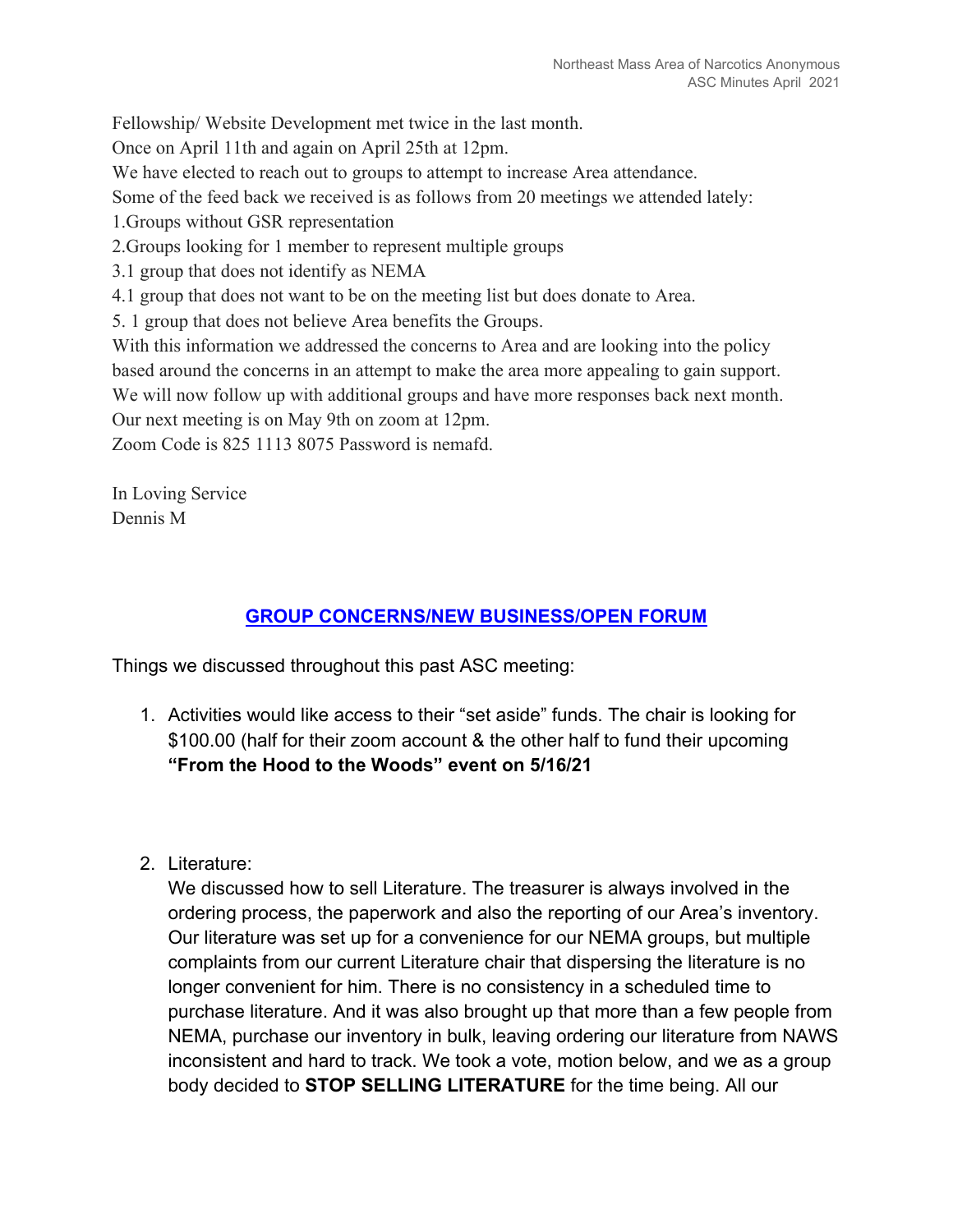inventory will be kept in a safe place, and any funding will be held in a "set aside" if we decide in the future to start selling literature again. Groups will need to order literature on their own from now on. Effective immediately. \*motion 2

- 3. Fellowship and Development subcommittee needs a policy. It was brought up to have a vote on a particular meeting that chooses to not be considered part of NEMA, but is currently listed on our meeting list. Without a subcommittee policy for this, we are unsure how to handle the situation at this time. More will be revealed. (there is nothing in our NEMA ASC policy guidelines either to reference)
- 4. We discussed a possible location for ASC to meet in person: Aftermath Recovery 607 North Ave Suite 11E, Wakefield, MA. We also discussed if just ASC would meet there or would we open the facility for other subcommittees to hold their monthly meetings there as well on the last Sunday of the month, in a similar fashion, as we did at our past location. A motion is below for GSR's and subcommittees to review, vote and return with feedback for our next ASC meeting on May 23, 2021 \*motion 1
- 5. Due to the last Sunday of the month falling on Memorial Day in May, we voted as a body to have our next ASC on May 23, 2021 at 3pm

## **OLD BUSINESS NONE**

#### **NEW BUSINESS**

#### **Two motions listed below. Motion 1 was voted on as a "housekeeping motion" Motion 2 is also a "housekeeping motion".**

1. Date Motion Submitted \_4 \_\_\_\_ / \_\_ 25 \_\_\_ / \_2021 \_\_\_\_\_ Presented By: Dennis M

Seconded by: \_\_\_\_Tom S\_\_\_\_\_\_\_\_ Administration: **NEMA ASC in person/hybrid**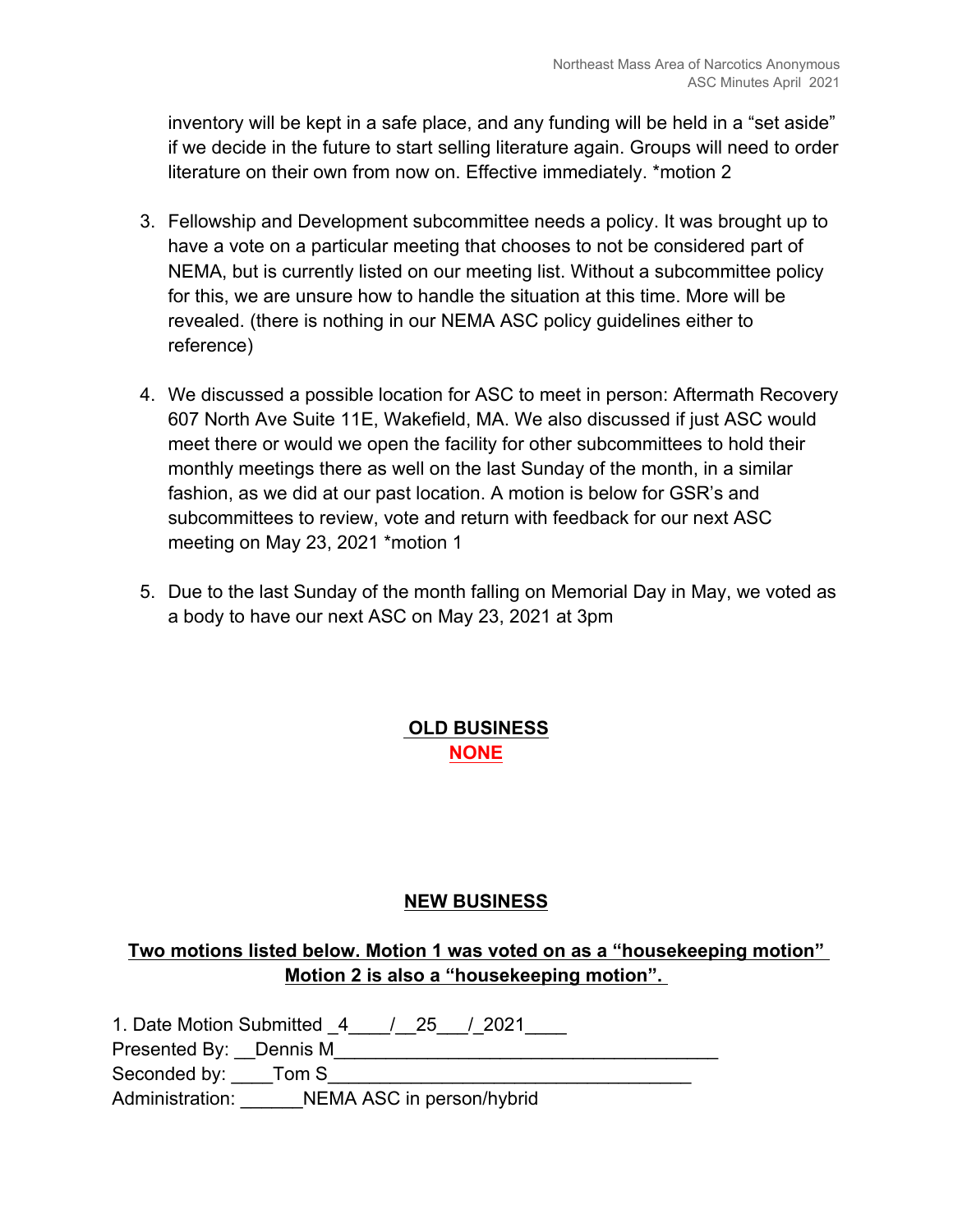Money motion? Yes \_\_\_ No X\_\_\_\_ Make check payable to: \_\_\_\_\_\_\_\_\_\_\_\_\_\_\_\_\_\_\_\_\_\_\_\_\_\_\_\_\_\_\_\_\_\_\_

Policy?: Yes X \_\_ No The motion reads as follows:

\_To vote whether subcommittee chairs and GSR's are willing to start having ASC meet  $\blacksquare$  in person /hybrid  $\blacksquare$ 

 $\mathcal{L}_\text{max} = \mathcal{L}_\text{max} = \mathcal{L}_\text{max} = \mathcal{L}_\text{max} = \mathcal{L}_\text{max} = \mathcal{L}_\text{max} = \mathcal{L}_\text{max} = \mathcal{L}_\text{max} = \mathcal{L}_\text{max} = \mathcal{L}_\text{max} = \mathcal{L}_\text{max} = \mathcal{L}_\text{max} = \mathcal{L}_\text{max} = \mathcal{L}_\text{max} = \mathcal{L}_\text{max} = \mathcal{L}_\text{max} = \mathcal{L}_\text{max} = \mathcal{L}_\text{max} = \mathcal{$  $\mathcal{L}_\text{max} = \mathcal{L}_\text{max} = \mathcal{L}_\text{max} = \mathcal{L}_\text{max} = \mathcal{L}_\text{max} = \mathcal{L}_\text{max} = \mathcal{L}_\text{max} = \mathcal{L}_\text{max} = \mathcal{L}_\text{max} = \mathcal{L}_\text{max} = \mathcal{L}_\text{max} = \mathcal{L}_\text{max} = \mathcal{L}_\text{max} = \mathcal{L}_\text{max} = \mathcal{L}_\text{max} = \mathcal{L}_\text{max} = \mathcal{L}_\text{max} = \mathcal{L}_\text{max} = \mathcal{$ 

 $\mathcal{L}_\text{max}$  and  $\mathcal{L}_\text{max}$  and  $\mathcal{L}_\text{max}$  and  $\mathcal{L}_\text{max}$  and  $\mathcal{L}_\text{max}$  and  $\mathcal{L}_\text{max}$ 

 $\mathcal{L}_\text{max} = \mathcal{L}_\text{max} = \mathcal{L}_\text{max} = \mathcal{L}_\text{max} = \mathcal{L}_\text{max} = \mathcal{L}_\text{max} = \mathcal{L}_\text{max} = \mathcal{L}_\text{max} = \mathcal{L}_\text{max} = \mathcal{L}_\text{max} = \mathcal{L}_\text{max} = \mathcal{L}_\text{max} = \mathcal{L}_\text{max} = \mathcal{L}_\text{max} = \mathcal{L}_\text{max} = \mathcal{L}_\text{max} = \mathcal{L}_\text{max} = \mathcal{L}_\text{max} = \mathcal{$  $\mathcal{L}_\text{max}$  and  $\mathcal{L}_\text{max}$  and  $\mathcal{L}_\text{max}$  and  $\mathcal{L}_\text{max}$  and  $\mathcal{L}_\text{max}$  and  $\mathcal{L}_\text{max}$ 

Intent in this motion:

To begin to look to secure a location where the ASC can begin to meet in person. And allow for GSR's to purchase Literature at said meeting

**Housekeeping vote: Yes 13 No 3 Abstain 2 Vote passes and shall be carried This is not a policy change** 

| 2. Date Motion Submitted 4 / 25<br>/ 2021 |  |
|-------------------------------------------|--|
| Presented By: Tom S                       |  |
| Seconded by: ________Kris R               |  |
| Administration: Literature Subcommittee   |  |
| Money motion? Yes No X                    |  |
| Make check payable to:                    |  |

Policy?: Yes \_\_ No \_\_ X

The motion reads as follows:

The Literature subcommittee will temporarily suspend the sale of literature until NEMA ASC begins meeting in person again.Funds from existing literature sales will be held until ASC begins meeting in person again.

Intent of this motion:

As the selling of literature was ment to be a convenience to GSR's attending area in person, and the ASC is not meeting in person, currently but is meeting virtually, selling literature virtually does not meet the spirit or intention of the subcommittee. Literature